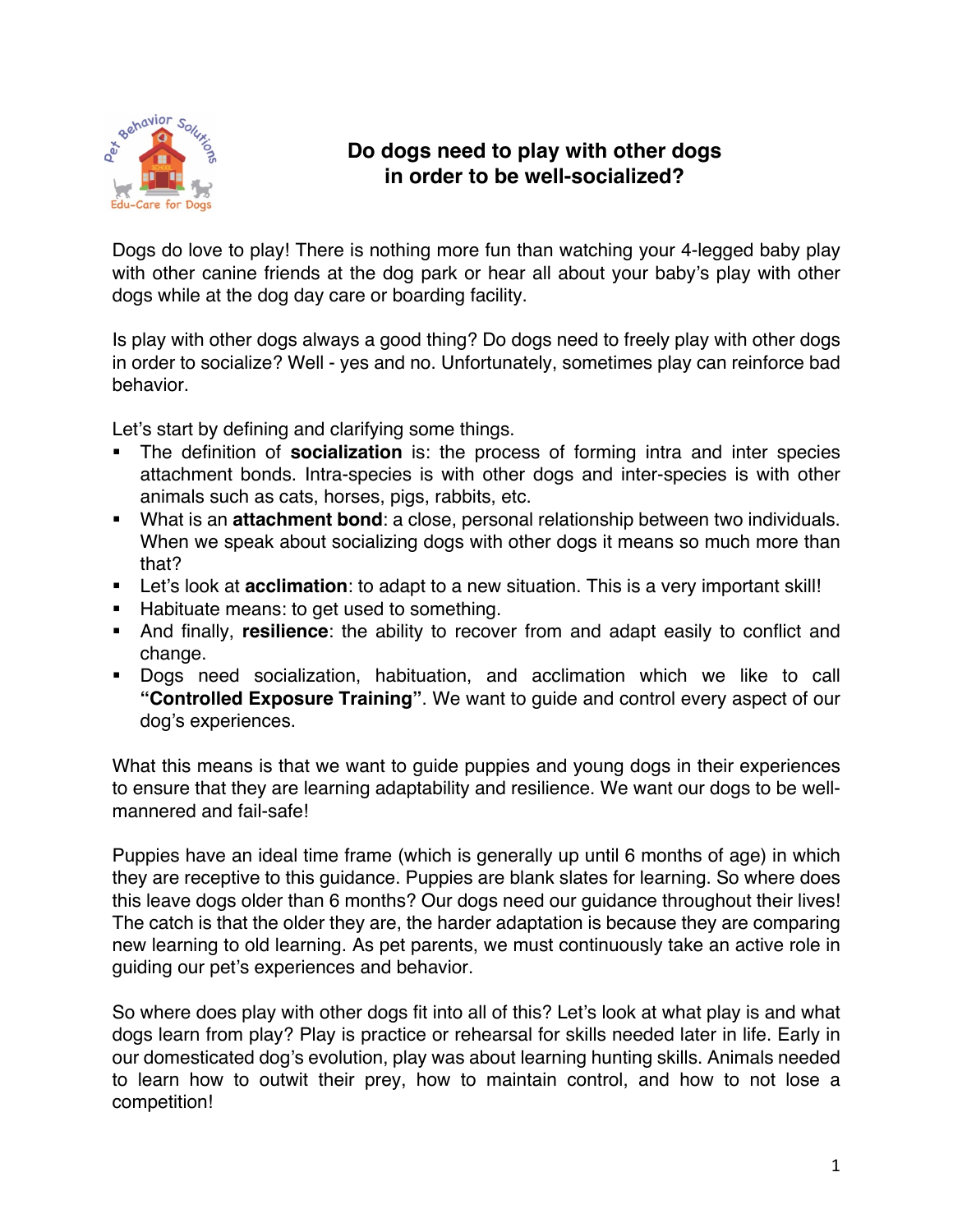Nowadays our little princes and princesses don't need to learn how to hunt to eat or outwit predators to stay alive. Instead, they hunt their toys while playing chase and play wrestling games for strength, dexterity, and agility. Dogs learn how to maintain control over their body and their possessions by playing flirty 'you can't catch me' games with their human families as well as their canine companions. Just think for a moment how many skills are involved with play! Many of these games can be frustrating to owners though it is a natural part of their maturation and development! (Try to get your dog to "drop it" and then "come" in the middle of a lively game of "come and get it from me.")

So how can play with other dogs be bad? Believe it or not, all play between dogs is NOT nice and cooperative. Dogs are genetically finely tuned predators and they want to win at these games. Many dogs learn to bully, play unfairly, victimize other dogs, and even get confused with their own predatory instincts!

Play is addicting and frequently leads to impulsive behavior. It fails to teach dogs how to read signals. It teaches dogs how to get what they want! Some experts say that play teaches dogs how to relate with another dog's experience. The assumption is that when a puppy or dog cries out because the play is too rough, play stops. The offending dog then learns it isn't fun when play stops, so the play is remediated. But that isn't the pattern of behavior that occurs. A cry out or a retreat from play may work the first few times because it is a novel experience. But quickly, the playing dog ignores the cry out and pursues the retreating dog.

Let's face it – play is far more fun when the dog is in charge, so the play becomes more opportunistic and bully-like. Play doesn't teach gentling skills. Play teaches clever behavioral adaptations about how to maintain control and get what the dog wants. Play also leads to the addictive behavior of wanting to approach every dog he sees in order to play. This leads to leash pulling and 'friendly' lunging toward other dogs when on leash. Then once he finally gets to the dog, he pummels and tackles the other dog in play rather than greeting and negotiating a polite interaction. Quickly, these dogs are unable to simply exist neutrally around other dogs. They just want to play with everyone! This can lead to frustration. Frustration leads to anger. Anger leads to aggression. Not because your dog is truly aggressive, but because your dog hasn't learned proper socialization coupled with impulse control training.

Dogs don't learn empathy the way children do. By age 5 we should be teaching children how to empathize with others. We teach children how to understand feelings and how to have a moral identity. Dogs just aren't capable of that. They are self-serving opportunists, often trying to get the advantage. Just like toddlers!

Good dog play includes space between the dogs; pause in the play for drinks, bathroom breaks, and wet dog shakes; role reversals; and a minimal amount of wrestling or body contact. Competitive and possibly inappropriate play includes primarily wrestling, biting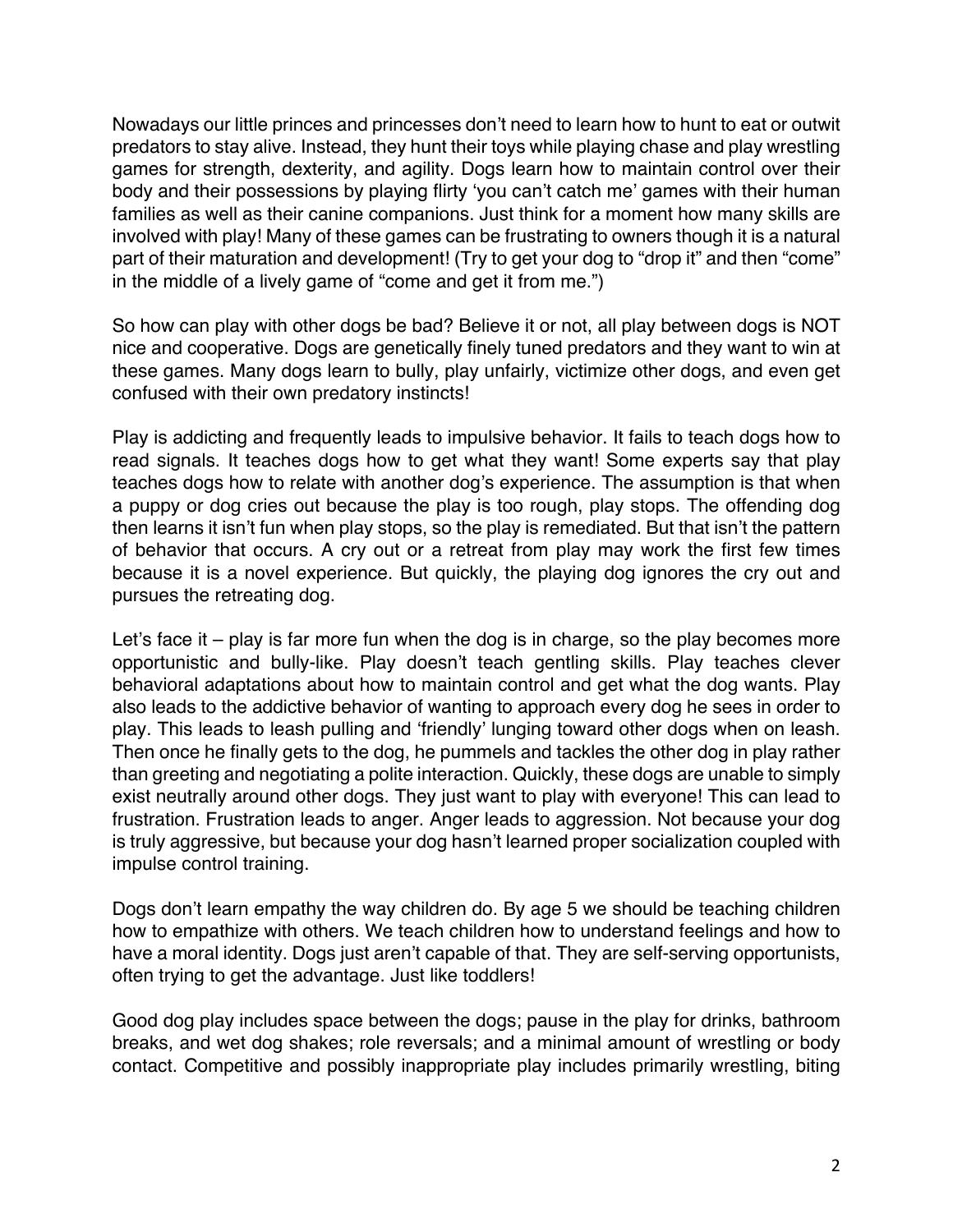and pulling, take downs, body slamming and rolling other dogs, playing to win, playing at another dog's expense, etc.

If your dog plays inappropriately, you should reconsider his ability to play freely with other dogs which will only reinforce this behavior. Remember, we cannot train a dog to be empathetic and consider another dog's feelings. While there are a few dogs that will gentle themselves in play with other dogs - most do not. If your dog plays inappropriately, he cannot be taught to be a gentle, considerate player. If your dog plays inappropriately with other dogs, you should try to pair or expose your dog to either higher ranking dogs that won't allow that sort of interaction or with other dogs that don't prefer to play or wrestle.

Inappropriate players should not continue to go to dog parks or dog day cares no matter how much fun they seem to have! If that dog is playing inappropriately there will definitely be a victim of that play who may learn to become defensively aggressive as an adaptation of their experience with an inappropriate player.

Dogs need to learn that they cannot visit themselves on all dogs and that not all dogs want to play. The best inter-dog situation for an inappropriate player is to be with another dog that causes them to think and exercise impulse control.

When we think that dogs need to play and socialize with other dogs, what they really need is exercise! Depending on their breed – dogs need at least an hour's worth of aerobic exercise a day. This includes anything that gets their heart rate up and exercises their muscles. Daily exercise doesn't need to occur all at one time but the amount of activity they receive each day should total at least an hour. This can include brisk walks, runs, dog sports, fetch, play with another dog, toy play, swimming, running and playing in the back yard, etc.

Often, when dogs aren't good with other dogs, owners are told to get out and socialize that dog. It may be true that you can work on finding a buddy for that dog by looking for another dog with whom he can form a safe and appropriate attachment bond. This does not mean to take your dog around other dogs to interact, go to the dog park, or get him into a dog day care. There are some dogs that will never be appropriately socialized with other dogs. These same dogs may be able to acclimate to the presence of other dogs and learn to walk neutrally with dogs nearby. Some dogs are just not comfortable in a multiple dog situation but can have limited, successful interactions with a couple of other familiar dogs. Finally, there are some dogs who are simply unable to tolerate the presence of other dogs. These dogs still need exercise and must be accommodated as best as possible through training, management, and brain games/enrichment to help them manage the anxiety brought on by the presence or interaction of other dogs.

Dogs need to play, that's for sure! But we don't want to reinforce inappropriate play with other dogs. And we don't want to force dogs to be with other dogs when that is not what